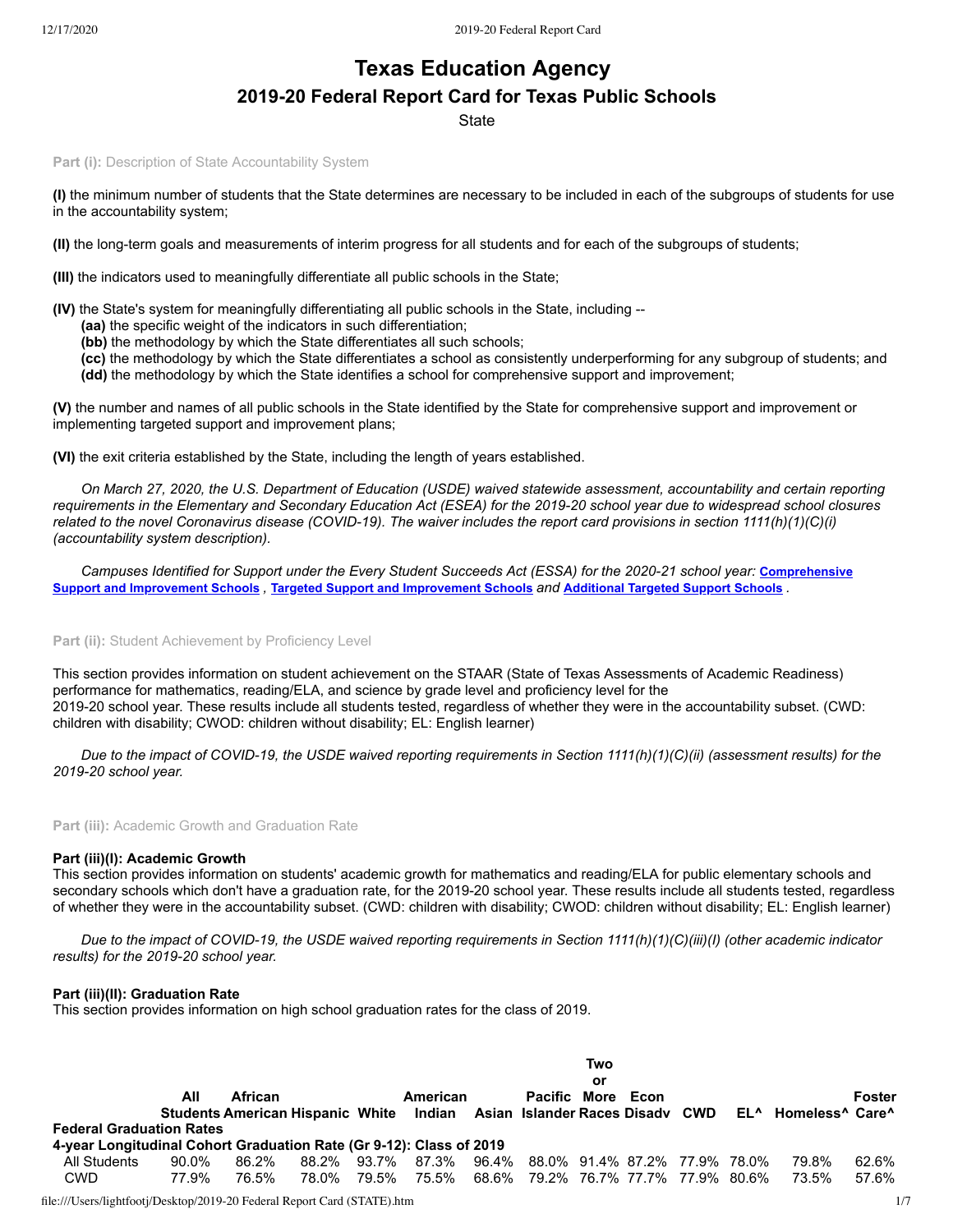**Two**

|        |          |         |       |       |                                                                         |       |                                     | or |        |       |                                                         |        |
|--------|----------|---------|-------|-------|-------------------------------------------------------------------------|-------|-------------------------------------|----|--------|-------|---------------------------------------------------------|--------|
|        | All      | African |       |       | American                                                                |       | Pacific More Econ                   |    |        |       |                                                         | Foster |
|        |          |         |       |       | Students American Hispanic White Indian Asian Islander Races Disady CWD |       |                                     |    |        |       | EL <sup>A</sup> Homeless <sup>A</sup> Care <sup>A</sup> |        |
| CWOD   | 91.0%    | 87.6%   | 89.1% | 94.9% | 88.7% 97.1% 88.9% 92.6% 88.2%                                           |       |                                     |    | $\sim$ | 77.7% | 80.6%                                                   | 64.6%  |
| EL^    | 78.0%    | 78.6%   | 77.4% | 78.7% | 67.3%                                                                   |       | 87.5% 80.8% 66.3% 79.4% 80.6% 78.0% |    |        |       | 69.8%                                                   | 61.6%  |
| Male   | 87.8%    | 83.0%   | 85.7% | 92.5% | 86.2%                                                                   | 95.7% | 86.2% 90.0% 84.6% 76.9% 75.1%       |    |        |       | 76.6%                                                   | 58.9%  |
| Female | $92.1\%$ | 89.6%   | 90.8% | 95.0% | 88.4%                                                                   |       | 97.2% 89.9% 92.6% 89.7% 79.9% 81.6% |    |        |       | 82.9%                                                   | 65.7%  |

'\*' Indicates results are masked due to small numbers to protect student confidentiality.

- $'$ -' Indicates there are no students in the group.
- Ever in grades 9-12

#### Part (iv): English Language Proficiency

This section provides information on the number and percentage of English learners achieving English language proficiency based on the 2020 TELPAS (Texas English Language Proficiency Assessment System) data.(EL: English learner)

*Due to the impact of COVID-19, the USDE waived reporting requirements in Section 1111(h)(1)(C)(iv) (English language proficiency results) for the 2019-20 school year.*

# Part (v): School Quality or Student Success (SQSS)

This section provides information on the other indicator of school quality or student success, which is college, career and military readiness (CCMR) for high schools and average performance rate of the three STAAR performance levels of all students, regardless of whether they were in the accountability subset, for elementary and secondary schools without a graduation rate. (CWD: children with disability; EL: English learner)

*Due to the impact of COVID-19, the USDE waived reporting requirements in Section 1111(h)(1)(C)(v) (school quality or student success indicator results) for the 2019-20 school year for elementary schools and secondary schools without a graduation rate. For secondary schools with CCMR (college, career, and military readiness) data, the results are reported.*

|                                                                      |     |                                             |     |     |                    |       |                                                | Two<br>or |      |            |     |
|----------------------------------------------------------------------|-----|---------------------------------------------|-----|-----|--------------------|-------|------------------------------------------------|-----------|------|------------|-----|
| School Quality (College, Career, and Military Readiness Performance) | All | African<br>Students American Hispanic White |     |     | American<br>Indian | Asian | <b>Pacific</b><br><b>Islander Races Disady</b> | More      | Econ | <b>CWD</b> | EL  |
| %Students meeting<br><b>CCMR</b>                                     | 71% | 58%                                         | 68% | 78% | 66%                | 88%   | 65%                                            | 73%       | 65%  | 62%        | 53% |

'\*' Indicates results are masked due to small numbers to protect student confidentiality.

Indicates there are no students in the group.

#### Part (vi): Goal Meeting Status

This section provides information on the progress of all students and each student group toward meeting the long-term goals or interim objectives on STAAR academic performance, federal graduation rate, and English learners' language proficiency. (CWD: children with disability; EL: English learner)

*Due to the impact of COVID-19, the USDE waived reporting requirements in Section 1111(h)(1)(C)(vi) (progress toward meeting long-term goals and measurements of interim progress) for the 2019-20 school year.*

# **Part (vii):** STAAR Participation

This section provides the percentage of students assessed and not assessed on STAAR for mathematics, reading/ELA, and science. (CWD: children with disability; CWOD: children without disability; EL: English learner)

*Due to the impact of COVID-19, the USDE waived reporting requirements in Section 1111(h)(1)(C)(vii) (percentage of students assessed and not assessed) for the 2019-20 school year.*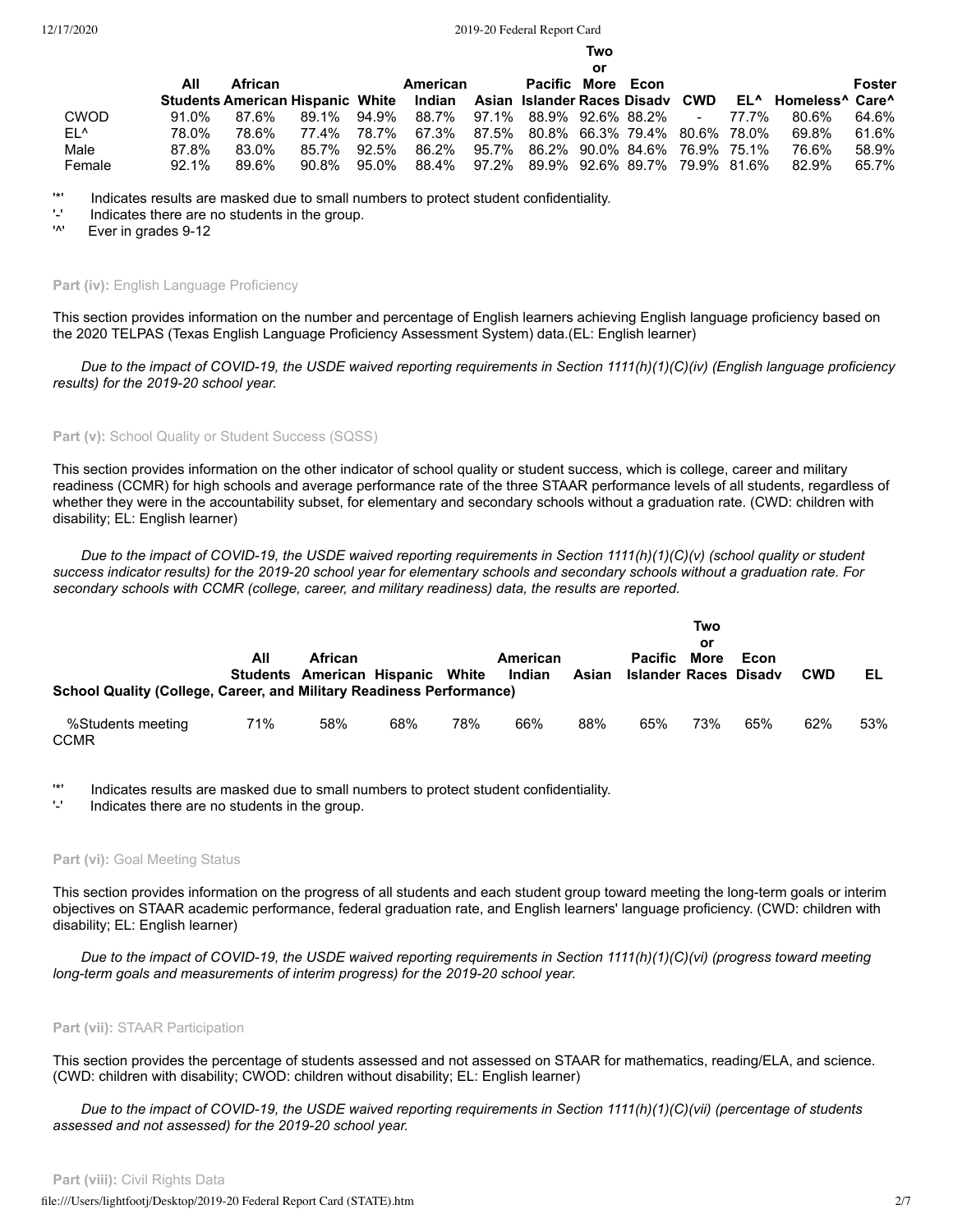Part (viii)(I) This section provides information from the 2017-18 Civil Right Data Collection (CRDC) surveys, submitted by school districts to the Office for Civil Rights on measures of school quality, climate, and safety, including counts of in-school suspensions, out-of-school suspensions, expulsions, school related arrests, referrals to law enforcement, chronic absenteeism (including both excused and unexcused absences), incidences of violence, including bullying and harassment. (EL: English learner)

|                                      |                 |                   |                            |                  |                 |                         |                         |                                   |                 |                             |                        | <b>Students</b>                      |
|--------------------------------------|-----------------|-------------------|----------------------------|------------------|-----------------|-------------------------|-------------------------|-----------------------------------|-----------------|-----------------------------|------------------------|--------------------------------------|
|                                      |                 |                   |                            |                  |                 | Indian<br>or            |                         |                                   | Two or          |                             |                        | with<br><b>Students Disabilities</b> |
|                                      |                 | <b>Total</b>      | African                    |                  |                 | Alaska                  |                         | <b>Pacific</b>                    | More            |                             | with                   | (Section                             |
| <b>Students Without Disabilities</b> |                 |                   | students American Hispanic |                  |                 |                         |                         | White Native Asian Islander Races |                 |                             | <b>EL Disabilities</b> | 504)                                 |
| In-School Suspensions                |                 |                   |                            |                  |                 |                         |                         |                                   |                 |                             |                        |                                      |
|                                      | Male            | 231,288           | 48,721                     | 117,376          | 55,048          | 791                     | 3,246                   | 310                               |                 | 5,796 35,054                |                        |                                      |
|                                      | Female          | 116,330           | 28,381                     | 62,168           | 21,453          | 372                     | 975                     | 173                               |                 | 2,808 15,281                |                        |                                      |
|                                      | Total           | 347,618           | 77,102                     | 179,544          | 76,501          | 1,163                   | 4,221                   | 483                               |                 | 8,604 50,335                |                        |                                      |
| Out-of-School Suspensions            |                 |                   |                            |                  |                 |                         |                         |                                   |                 |                             |                        |                                      |
|                                      | Male            | 104,000           | 29,118                     | 55,182           | 16,016          | 303                     | 1,151                   | 98                                |                 | 2,132 18,314                |                        |                                      |
|                                      | Female<br>Total | 54,387<br>158,387 | 18,424<br>47,542           | 28,192<br>83,374 | 6,140<br>22,156 | 135<br>438              | 328<br>1,479            | 71<br>169                         |                 | 1,097 7,530<br>3,229 25,844 |                        |                                      |
| Expulsions                           |                 |                   |                            |                  |                 |                         |                         |                                   |                 |                             |                        |                                      |
| With                                 | Male            | 6,476             | 1,256                      | 3,514            | 1,473           | 18                      | 65                      | 3                                 | 147             | 837                         |                        |                                      |
| Educational                          |                 |                   |                            |                  |                 |                         |                         |                                   |                 |                             |                        |                                      |
| Services                             |                 |                   |                            |                  |                 |                         |                         |                                   |                 |                             |                        |                                      |
|                                      | Female          | 2,964             | 627                        | 1,658            | 546             | 13                      | 22                      | 1                                 | 97              | 296                         |                        |                                      |
|                                      | Total           | 9,440             | 1,883                      | 5,172            | 2,019           | 31                      | 87                      | 4                                 | 244             | 1,133                       |                        |                                      |
| Without                              | Male            | 604               | 96                         | 340              | 139             | 2                       | 13                      | 3                                 | 11              | 82                          |                        |                                      |
| Educational                          |                 |                   |                            |                  |                 |                         |                         |                                   |                 |                             |                        |                                      |
| Services                             |                 |                   |                            |                  |                 |                         |                         |                                   |                 |                             |                        |                                      |
|                                      | Female          | 326               | 60                         | 173              | 77              | 1                       | 2                       | 0                                 | 13              | 39                          |                        |                                      |
|                                      | Total           | 930               | 156                        | 513              | 216             | 3<br>$\overline{2}$     | 15<br>3                 | 3<br>0                            | 24<br>7         | 121<br>82                   |                        |                                      |
| Under Zero<br>Tolerance              | Male            | 621               | 81                         | 378              | 150             |                         |                         |                                   |                 |                             |                        |                                      |
| Policies                             |                 |                   |                            |                  |                 |                         |                         |                                   |                 |                             |                        |                                      |
|                                      | Female          | 208               | 24                         | 143              | 37              | 1                       | 0                       | 0                                 | 3               | 27                          |                        |                                      |
|                                      | Total           | 829               | 105                        | 521              | 187             | 3                       | 3                       | 0                                 | 10              | 109                         |                        |                                      |
| <b>School-Related Arrests</b>        |                 |                   |                            |                  |                 |                         |                         |                                   |                 |                             |                        |                                      |
|                                      | Male            | 5,415             | 1,105                      | 3,419            | 730             | 12                      | 49                      | 6                                 | 94              | 1,101                       |                        |                                      |
|                                      | Female          | 2,701             | 599                        | 1,702            | 292             | 22                      | 33                      | 3                                 | 50              | 448                         |                        |                                      |
|                                      | Total           | 8,116             | 1,704                      | 5,121            | 1,022           | 34                      | 82                      | 9                                 | 144             | 1,549                       |                        |                                      |
| Referrals to Law Enforcement         |                 |                   |                            |                  |                 |                         |                         |                                   |                 |                             |                        |                                      |
|                                      | Male            | 9,637             | 1,849                      | 5,887            | 1,581           | 29                      | 108                     | 13                                | 170             | 1,812                       |                        |                                      |
|                                      | Female          | 4,991             | 1,079                      | 3,150            | 639             | 8                       | 22                      | 6                                 | 87              | 744                         |                        |                                      |
|                                      | Total           | 14,628            | 2,928                      | 9,037            | 2,220           | 37                      | 130                     | 19                                | 257             | 2,556                       |                        |                                      |
| <b>Students With Disabilities</b>    |                 |                   |                            |                  |                 |                         |                         |                                   |                 |                             |                        |                                      |
| In-School Suspensions                | Male            | 57,160            | 13,481                     | 25,139           | 16,520          | 168                     | 294                     | 48                                |                 | 1,510 9,724                 |                        | 31,411                               |
|                                      | Female          | 16,977            | 4,508                      | 7,775            | 4,230           | 49                      | 61                      | 9                                 |                 | 345 2,716                   |                        | 9,851                                |
|                                      | Total           | 74,137            | 17,989                     |                  | 32,914 20,750   | 217                     | 355                     |                                   | 57 1,855 12,440 |                             |                        | 41,262                               |
| Out-of-School Suspensions            |                 |                   |                            |                  |                 |                         |                         |                                   |                 |                             |                        |                                      |
|                                      | Male            | 32,966            | 10,096                     | 14,731           | 7,112           | 93                      | 136                     | 17                                | 781             | 5,868                       |                        | 14,713                               |
|                                      | Female          | 8,882             | 3,153                      | 3,998            | 1,474           | 24                      | 29                      | $\,6$                             | 198             | 1,414                       |                        | 4,687                                |
|                                      | Total           | 41,848            | 13,249                     | 18,729           | 8,586           | 117                     | 165                     | 23                                | 979             | 7,282                       |                        | 19,400                               |
| Expulsions                           |                 |                   |                            |                  |                 |                         |                         |                                   |                 |                             |                        |                                      |
| With                                 | Male            | 2,080             | 496                        | 1,006            | 494             | 9                       | 11                      | 0                                 | 64              | 341                         |                        | 924                                  |
| Educational                          |                 |                   |                            |                  |                 |                         |                         |                                   |                 |                             |                        |                                      |
| Services                             | Female          | 574               | 121                        | 305              | 130             | $\overline{\mathbf{c}}$ | $\overline{\mathbf{c}}$ |                                   | 14              | 76                          |                        | 299                                  |
|                                      | Total           | 2,654             | 617                        | 1,311            | 624             | 11                      | 13                      | 0<br>0                            | 78              | 417                         |                        | 1,223                                |
| Without                              | Male            | 99                | 17                         | 45               | 29              | 0                       | $\mathbf{1}$            | $\mathbf{1}$                      | 6               | 22                          |                        | 45                                   |
| Educational                          |                 |                   |                            |                  |                 |                         |                         |                                   |                 |                             |                        |                                      |
| Services                             |                 |                   |                            |                  |                 |                         |                         |                                   |                 |                             |                        |                                      |
|                                      | Female          | 18                | 4                          | 10               | 4               | 0                       | 0                       | 0                                 | 0               | $\overline{2}$              |                        | 12                                   |
|                                      | Total           | 117               | 21                         | 55               | 33              | 0                       | 1                       | $\mathbf 1$                       | 6               | 24                          |                        | 57                                   |
| Under Zero                           | Male            | 165               | 36                         | 94               | 31              | 0                       | $\pmb{0}$               | $\pmb{0}$                         | 4               | 167                         |                        | 298                                  |
| Tolerance                            |                 |                   |                            |                  |                 |                         |                         |                                   |                 |                             |                        |                                      |
| Policies                             |                 |                   |                            |                  |                 |                         |                         |                                   |                 |                             |                        |                                      |
|                                      | Female          | 45                | 4                          | 29               | 12              | 0                       | 0                       | 0                                 | 0               | 42                          |                        | 99                                   |
|                                      | Total           | 210               | 40                         | 123              | 43              | $\pmb{0}$               | 0                       | $\pmb{0}$                         | 4               | 209                         |                        | 397                                  |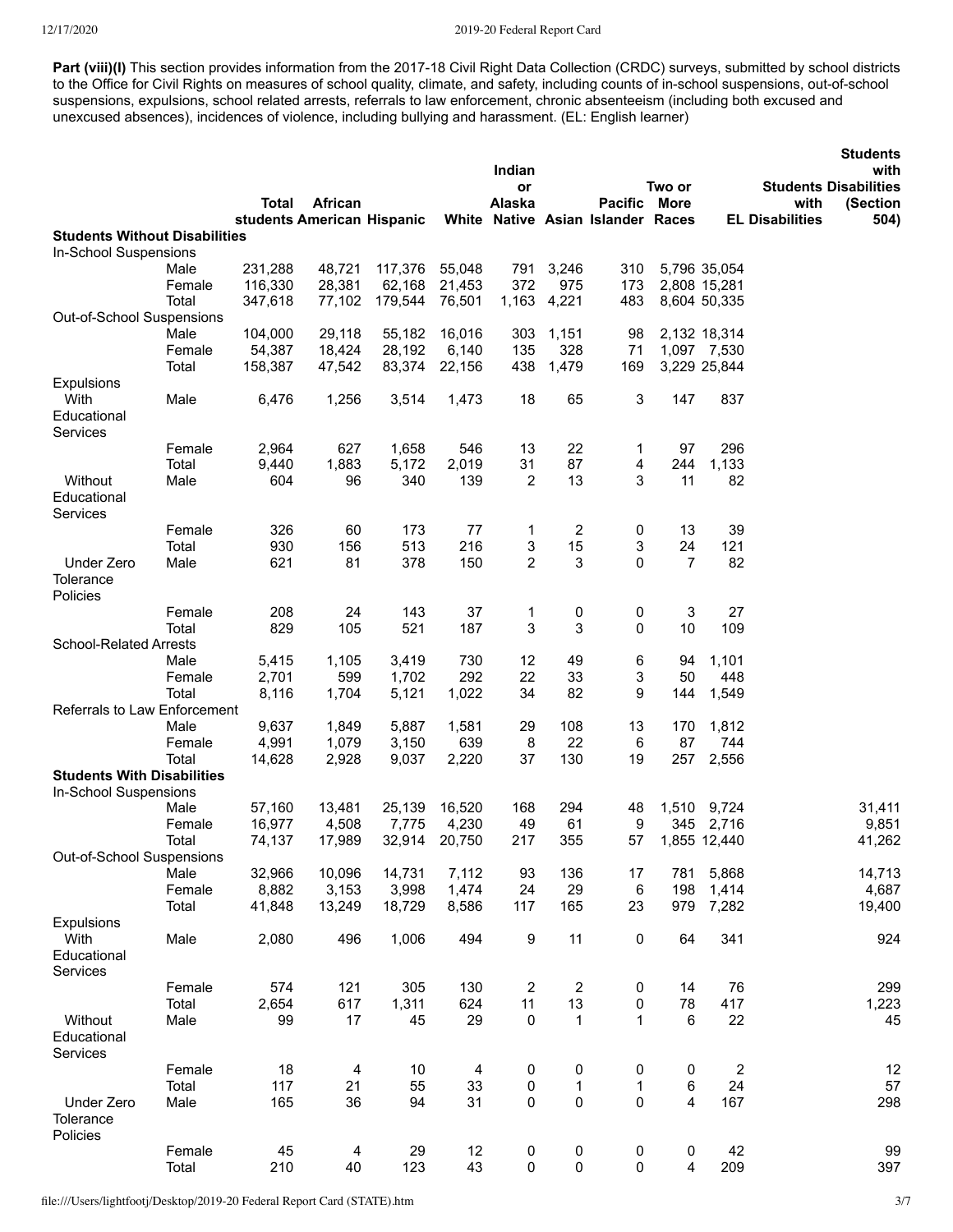|                               |        |         |                            |         |                 | Indian<br>Two or<br>or |         |                             |                     |              | with<br><b>Students Disabilities</b> |                          |  |
|-------------------------------|--------|---------|----------------------------|---------|-----------------|------------------------|---------|-----------------------------|---------------------|--------------|--------------------------------------|--------------------------|--|
|                               |        | Total   | <b>African</b>             |         |                 | Alaska                 |         | <b>Pacific</b>              | More                |              | with                                 | (Section                 |  |
| <b>School-Related Arrests</b> |        |         | students American Hispanic |         | White           |                        |         | Native Asian Islander Races |                     |              | <b>EL Disabilities</b>               | 504)                     |  |
|                               | Male   | 1.776   | 451                        | 1.058   | 238             | 5                      | 4       |                             | 19                  | 386          |                                      | 701                      |  |
|                               | Female | 516     | 141                        | 300     | 61              |                        |         | 0                           | 12                  | 84           |                                      | 232                      |  |
|                               | Total  | 2.292   | 592                        | 1,358   | 299             | 6                      | 5       |                             | 31                  | 470          |                                      | 933                      |  |
| Referrals to Law Enforcement  |        |         |                            |         |                 |                        |         |                             |                     |              |                                      |                          |  |
|                               | Male   | 3,283   | 810                        | 1,872   | 519             | 8                      | 19      | 3                           | 52                  | 503          |                                      | 1,372                    |  |
|                               | Female | 977     | 264                        | 546     | 143             | 5                      |         | 0                           | 18                  | 134          |                                      | 461                      |  |
|                               | Total  | 4.260   | 1.074                      | 2.418   | 662             | 13                     | 20      | 3                           | 70                  | 637          |                                      | 1,833                    |  |
| <b>All Students</b>           |        |         |                            |         |                 |                        |         |                             |                     |              |                                      |                          |  |
| <b>Chronic Absenteeism</b>    |        |         |                            |         |                 |                        |         |                             |                     |              |                                      |                          |  |
|                               | Male   | 345,379 | 58.611                     | 192.316 | 79.758          | 1.540                  | 4.520   | 632                         |                     | 8.002 53.430 | 66,220                               |                          |  |
|                               | Female | 315,387 | 50.324                     | 177.176 | 74.403          | 1,488                  | - 3.951 | 592                         |                     | 7,453 43,670 | 35,506                               |                          |  |
|                               | Total  | 660.766 | 108.935                    |         | 369.492 154.161 | 3,028                  | 8.471   |                             | 1.224 15.455 97.100 |              | 101.726                              | $\overline{\phantom{a}}$ |  |

|                                                                            | Total  |
|----------------------------------------------------------------------------|--------|
| Incidents of Violence                                                      |        |
| Incidents of rape or attempted rape                                        | 22     |
| Incidents of sexual assault (other than rape)                              | 265    |
| Incidents of robbery with a weapon                                         | 35     |
| Incidents of robbery with a firearm or explosive device                    | 8      |
| Incidents of robbery without a weapon                                      | 776    |
| Incidents of physical attack or fight with a weapon                        | 388    |
| Incidents of physical attack or fight with a firearm or explosive device   | 26     |
| Incidents of physical attack or fight without a weapon                     | 50,486 |
| Incidents of threats of physical attack with a weapon                      | 574    |
| Incidents of threats of physical attack with a firearm or explosive device | 531    |
| Incidents of threats of physical attack without a weapon                   | 7,168  |
| Incidents of possession of a firearm or explosive device                   | 220    |
| Allegations of Harassment or bullying                                      |        |
| On the basis of sex                                                        | 1,644  |
| On the basis of race                                                       | 839    |
| On the basis of disability                                                 | 344    |
| On the basis of sexual orientation                                         | 827    |
| On the basis of religion                                                   | 483    |
|                                                                            |        |

**Part (viii)(II)** This section provides information from the 2017-18 Civil Right Data Collection (CRDC) surveys, submitted by school districts to the Office for Civil Rights, on the number of students enrolled in preschool programs and accelerated coursework to earn postsecondary credit while still in high school.

|                                                |        | Total   | African<br>students American Hispanic |         | White   | Indian<br>or<br>Alaska<br><b>Native</b> | Asian  | <b>Pacific</b><br><b>Islander</b> | Two or<br>More<br>Races |              | <b>Students</b><br>with<br><b>EL Disabilities</b> |
|------------------------------------------------|--------|---------|---------------------------------------|---------|---------|-----------------------------------------|--------|-----------------------------------|-------------------------|--------------|---------------------------------------------------|
| Preschool Programs                             |        |         |                                       |         |         |                                         |        |                                   |                         |              |                                                   |
|                                                | Male   | 125,932 | 17.769                                | 79.033  | 21,107  | 363                                     | 4,893  | 157                               |                         | 2,610 43,698 | 17,119                                            |
|                                                | Female | 117.401 | 16.992                                | 75.234  | 18.107  | 351                                     | 4,139  | 148                               |                         | 2.430 42.260 | 7,031                                             |
|                                                | Total  | 243.333 | 34.761                                | 154.267 | 39.214  | 714                                     | 9,032  | 305                               |                         | 5.040 85.958 | 24,150                                            |
| <b>Accelerated Coursework</b>                  |        |         |                                       |         |         |                                         |        |                                   |                         |              |                                                   |
| <b>Advanced Placement</b>                      | Male   | 170,260 | 13.477                                | 77.198  | 56,303  | 490                                     | 18,686 | 204                               | 3,902                   | 6,841        | 2,179                                             |
| Courses                                        |        |         |                                       |         |         |                                         |        |                                   |                         |              |                                                   |
|                                                | Female | 211.508 | 20.679                                | 100.060 | 65.184  | 599                                     | 19.718 | 264                               | 5.004                   | 7.668        | 1,225                                             |
|                                                | Total  | 381,768 | 34.156                                | 177.258 | 121.487 | 1,089                                   | 38.404 | 468                               | 8.906                   | 14.509       | 3,404                                             |
| International                                  | Male   | 5,458   | 668                                   | 2.640   | 1.167   | 14                                      | 851    | 8                                 | 110                     | 560          | 193                                               |
| Baccalaureate Courses                          |        |         |                                       |         |         |                                         |        |                                   |                         |              |                                                   |
|                                                | Female | 7.181   | 1.070                                 | 3.342   | 1.578   | 16                                      | 994    | 13                                | 168                     | 532          | 124                                               |
|                                                | Total  | 12,639  | 1,738                                 | 5,982   | 2,745   | 30                                      | 1,845  | 21                                | 278                     | 1,092        | 317                                               |
| Dual Enrollment/Dual<br><b>Credit Programs</b> | Male   | 65,764  | 4,412                                 | 32,731  | 24,027  | 197                                     | 3,111  | 80                                | 1,206                   | 2,125        | 1,473                                             |
|                                                | Female | 90.691  | 8.200                                 | 44.571  | 31,816  | 257                                     | 3,980  | 107                               | 1.760                   | 1.852        | 708                                               |

file:///Users/lightfootj/Desktop/2019-20 Federal Report Card (STATE).htm 4/7

**Students**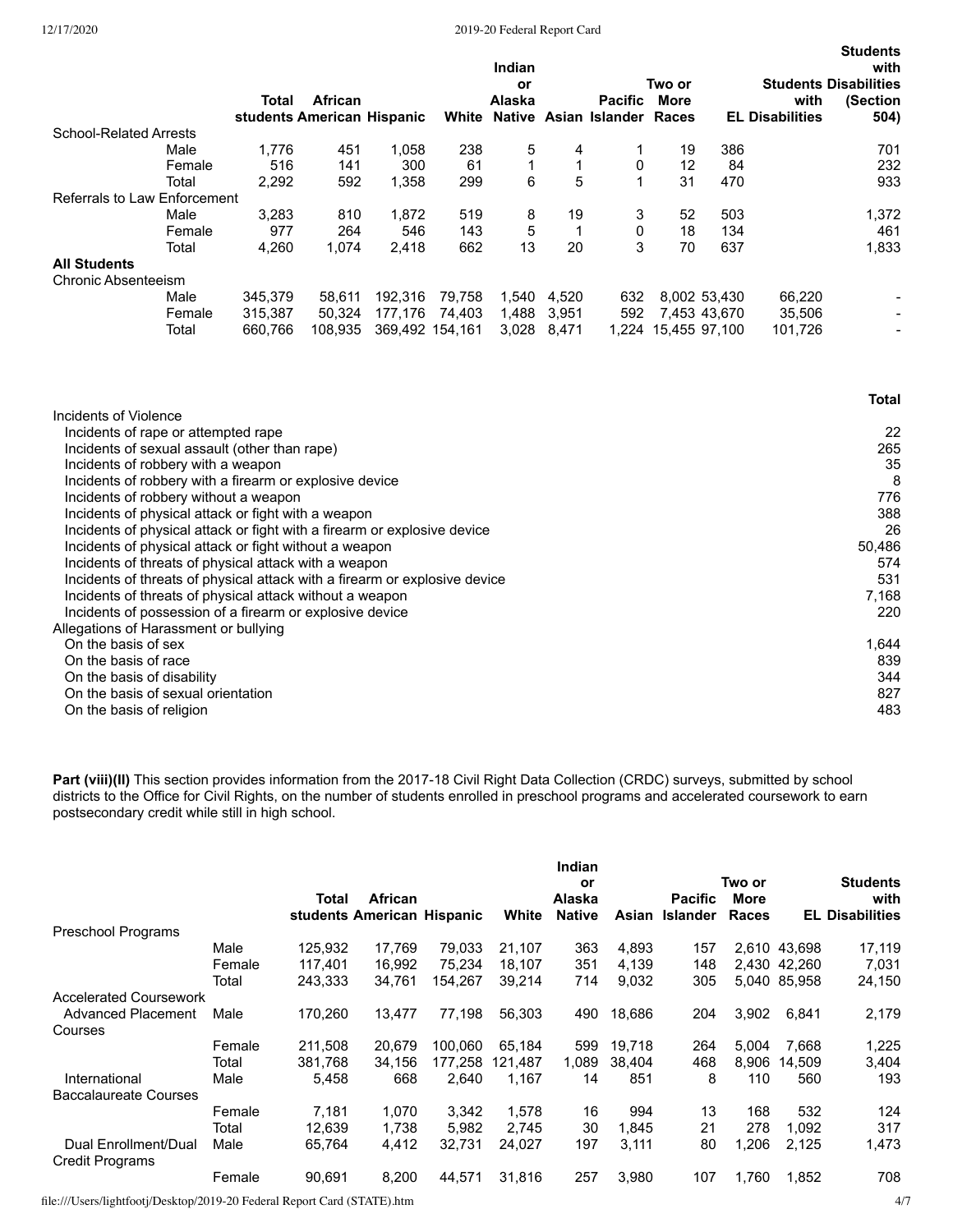|       |         |                                                              |               | Indian |       |              |             |                        |
|-------|---------|--------------------------------------------------------------|---------------|--------|-------|--------------|-------------|------------------------|
|       |         |                                                              |               | or     |       |              | Two or      | <b>Students</b>        |
|       | Total   | African                                                      |               | Alaska |       | Pacific More |             | with                   |
|       |         | students American Hispanic White Native Asian Islander Races |               |        |       |              |             | <b>EL Disabilities</b> |
| Total | 156.455 | 12.612                                                       | 77,302 55,843 | 454    | 7.091 | 187          | 2.966 3.977 | 2.181                  |

'-' Indicates there are no data available in the group.<br>'-3' Indicates skip logic failure.

'-3' Indicates skip logic failure.<br>'-8' Indicates EDFacts missing

'-8' Indicates EDFacts missing data.<br>'-9' Indicates not applicable / skipped

'-9' Indicates not applicable / skipped.<br>'-11' Indicates suppressed data.

Indicates suppressed data.

Blank cell indicates the student group is not applicable to this report.

Part (ix): Teacher Quality Data

This section provides information on the professional qualifications of teachers, including information disaggregated by high- and lowpoverty schools on the number and percentage of (I) inexperienced teacher, principals, and other school leaders; (II) teachers teaching with emergency or provisional credentials; and (III) teachers who are not teaching in the subject or field for which the teacher is certified or licensed.

|                                                                   | <b>All School</b> |                |               | <b>High-Poverty Schools</b> | <b>Low-Poverty Schools</b> |                |  |
|-------------------------------------------------------------------|-------------------|----------------|---------------|-----------------------------|----------------------------|----------------|--|
|                                                                   | <b>Number</b>     | <b>Percent</b> | <b>Number</b> | <b>Percent</b>              | <b>Number</b>              | <b>Percent</b> |  |
| Inexperienced Teachers, Principals, and Other School<br>Leaders   | 54.839.0          | 14.3%          | 13.999.6      | $17.4\%$                    | 12.227.4                   | 10.8%          |  |
| Teachers Teaching with Emergency or Provisional<br>Credentials    | 16.988.6          | 4.7%           | 4.725.3       | 6.2%                        | 3.473.5                    | 3.2%           |  |
| Teacher Who Are Not Teaching in the Subject or Field for<br>Which | 34.313.6          | $9.4\%$        | 6.326.5       | 8.4%                        | 9.498.9                    | 8.8%           |  |

the Teacher is Certified or Licensed

'-' Indicates there are no data available in the group. Blank cell indicates data are not applicable to this report.

#### Part (x): Per-Pupil Expenditure

This section provides information on the per-pupil expenditures of federal, state, and local funds, including actual personnel expenditures and actual non-personnel expenditures, disaggregated by source of funds, for each school district and campus for the 2019-20 fiscal year.

*To be updated by June 30th, 2021.*

## **Part (xi):** STAAR Alternate 2 Participation

This section provides information on the number and percentage of students with the most significant cognitive disabilities who take STAAR Alternate 2, by grade and subject for the 2019-20 school year.

*Due to the impact of COVID-19, the USDE waived reporting requirements in Section 1111(h)(1)(C)(xi) (number and percentage of students with the most significant cognitive disabilities taking an alternate assessment) for the 2019-20 school year.*

**Part (xii):** Statewide National Assessment of Educational Progress (NAEP)

This section provides results on the state academic assessments in reading and mathematics in grades 4 and 8 of the 2019 National Assessment of Educational Progress, compared to the national average of such results.

# **State Level: 2019 Percentages at NAEP Achievement Levels**

| Grade   |                |                      |    | % Below Basic |    | % At or Above<br><b>Basic</b> |    | % At or Above<br><b>Proficient</b> | % At Advanced |
|---------|----------------|----------------------|----|---------------|----|-------------------------------|----|------------------------------------|---------------|
|         | <b>Subject</b> | <b>Student Group</b> | TХ | บร            |    | US                            |    | บร                                 | US            |
| Grade 4 | Reading        | ⊃verall              | 39 |               | 61 | 66                            | 30 |                                    |               |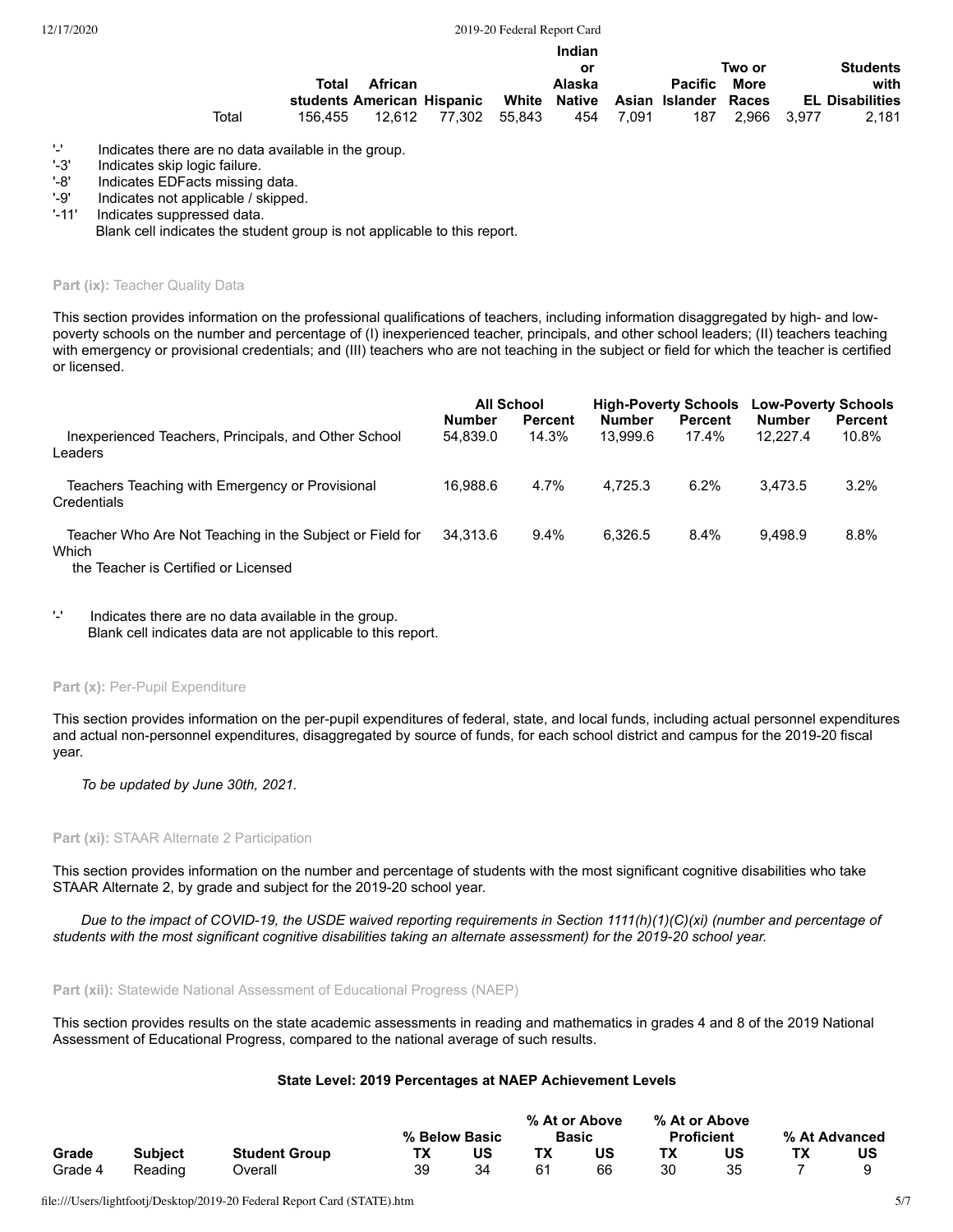|         |                |                                   | % Below Basic |                | % At or Above |              | % At or Above |                   | % At Advanced  |                         |
|---------|----------------|-----------------------------------|---------------|----------------|---------------|--------------|---------------|-------------------|----------------|-------------------------|
|         |                |                                   |               |                |               | <b>Basic</b> |               | <b>Proficient</b> |                |                         |
| Grade   | <b>Subject</b> | <b>Student Group</b>              | TX            | US             | TX            | US           | TX            | US                | TX             | US                      |
|         |                | <b>Black</b>                      | 52            | 52             | 48            | 48           | 16            | 18                | 2              | 3                       |
|         |                | Hispanic                          | 48            | 45             | 52            | 55           | 21            | 23                | 3              | 4                       |
|         |                | White                             | 22            | 23             | 78            | 77           | 48            | 45                | 12             | 12                      |
|         |                | American Indian                   | $\star$       | 50             | $\star$       | 50           | $\star$       | 19                | $\star$        | 3                       |
|         |                | Asian                             | 11            | 18             | 89            | 82           | 65            | 57                | 25             | 22                      |
|         |                | Pacific Islander                  | $\star$       | 42             | $\star$       | 58           | $\star$       | 25                | $\star$        | 4                       |
|         |                |                                   |               |                |               |              |               |                   |                |                         |
|         |                | Two or More Races                 | 26            | 28             | 74            | 72           | 38            | 40                | 6              | 11                      |
|         |                | Econ Disadv                       | 50            | 47             | 50            | 53           | 19            | 21                | 3              | 3                       |
|         |                | <b>Students with Disabilities</b> | 79            | 73             | 21            | 27           | 8             | 10                | 1              | $\overline{2}$          |
|         |                | English Language<br>Learners      | 61            | 65             | 39            | 35           | 12            | 10                | $\overline{2}$ | 1                       |
|         | Mathematics    | Overall                           | 16            | 19             | 84            | 81           | 44            | 41                | 9              | 9                       |
|         |                | <b>Black</b>                      | 24            | 35             | 76            | 65           | 32            | 20                | 3              | $\overline{\mathbf{c}}$ |
|         |                | Hispanic                          | 19            | 27             | 81            | 73           | 35            | 28                | 4              | 3                       |
|         |                | White                             | 8             | 11             | 92            | 89           | 59            | 52                | 16             | 12                      |
|         |                | American Indian                   | $\star$       | 33             | $\star$       | 67           | $\star$       | 24                | $\star$        | 4                       |
|         |                |                                   |               |                |               | 93           |               |                   |                |                         |
|         |                | Asian                             | 4<br>$\star$  | $\overline{7}$ | 96<br>$\star$ |              | 82<br>$\star$ | 69                | 45<br>$\star$  | 28                      |
|         |                | Pacific Islander                  |               | 36             |               | 64           |               | 28                |                | 6                       |
|         |                | Two or More Races                 | 9             | 16             | 91            | 84           | 51            | 44                | 9              | 10                      |
|         |                | Econ Disadv                       | 21            | 29             | 79            | 71           | 32            | 26                | 3              | 3                       |
|         |                | <b>Students with Disabilities</b> | 55            | 54             | 45            | 46           | 13            | 14                | 1              | $\overline{\mathbf{c}}$ |
|         |                | English Language<br>Learners      | 24            | 41             | 76            | 59           | 29            | 16                | $\overline{2}$ | 1                       |
| Grade 8 | Reading        | Overall                           | 33            | 27             | 67            | 73           | 25            | 34                | $\overline{2}$ | 4                       |
|         |                | <b>Black</b>                      | 53            | 46             | 47            | 54           | 41            | 15                | n/a            | 1                       |
|         |                | Hispanic                          | 38            | 37             | 62            | 63           | 19            | 22                | 1              | $\mathbf 2$             |
|         |                | White                             | 20            | 18             | 80            | 82           | 35            | 42                | 3              | 5                       |
|         |                | American Indian                   | $\star$       | 41             | $\star$       | 59           | $\star$       | 19                | $\star$        | 1                       |
|         |                |                                   |               |                |               |              |               |                   |                |                         |
|         |                | Asian                             | 8<br>$\star$  | 13             | 92<br>$\star$ | 87           | 59<br>$\star$ | 57                | 11<br>$\star$  | 13                      |
|         |                | Pacific Islander                  |               | 37             |               | 63           |               | 25                |                | $\overline{\mathbf{c}}$ |
|         |                | Two or More Races                 | 26            | 24             | 74            | 76           | 25            | 37                | 1              | 5                       |
|         |                | Econ Disadv                       | 43            | 40             | 57            | 60           | 15            | 20                | n/a            | 1                       |
|         |                | <b>Students with Disabilities</b> | 81            | 68             | 19            | 32           | 3             | $\overline{7}$    | n/a            | n/a                     |
|         |                | English Language<br>Learners      | 66            | 72             | 34            | 28           | 4             | 4                 | n/a            | n/a                     |
|         | Mathematics    | Overall                           | 32            | 31             | 68            | 69           | 30            | 34                | 7              | 10                      |
|         |                | <b>Black</b>                      | 48            | 53             | 52            | 47           | 16            | 14                | $\overline{2}$ | $\overline{2}$          |
|         |                | Hispanic                          | 37            | 43             | 63            | 57           | 21            | 20                | 3              | 4                       |
|         |                | White                             | 20            | 20             | 80            | 80           | 44            | 44                | 13             | 13                      |
|         |                | American Indian                   | $\star$       | 49             |               | 51           | $\star$       | 15                | $^\star$       | 3                       |
|         |                | Asian                             | 10            | 12             | 90            | 88           | 71            | 64                | 36             | 33                      |
|         |                | Pacific Islander                  | $\star$       | 45             |               | 55           | $\star$       | 21                | $\star$        | 4                       |
|         |                | Two or More Races                 | 25            | 27             | 75            | 73           | 41            | 38                | 11             | 12                      |
|         |                |                                   |               |                |               |              |               |                   |                |                         |
|         |                | Econ Disadv                       | 41            | 46             | 59            | 54           | 19            | 18                | 2              | 3                       |
|         |                | <b>Students with Disabilities</b> | 73            | 73             | 27            | 27           | 5             | 6                 | 1              | $\overline{2}$          |
|         |                | English Language<br>Learners      | 60            | 72             | 40            | 28           | 8             | 5                 | 1              | 1                       |

# **State Level: 2019 NAEP Participation Rates for Students with Disabilities and Limited English Proficient Students**

| Grade   | <b>Subject</b>     | <b>Student Group</b>              | Rate |
|---------|--------------------|-----------------------------------|------|
| Grade 4 | Reading            | <b>Students with Disabilities</b> | 77%  |
|         |                    | <b>English Learners</b>           | 94%  |
|         | <b>Mathematics</b> | <b>Students with Disabilities</b> | 79%  |
|         |                    | <b>English Learners</b>           | 97%  |
| Grade 8 | Reading            | <b>Students with Disabilities</b> | 83%  |
|         |                    | <b>English Learners</b>           | 96%  |
|         | <b>Mathematics</b> | <b>Students with Disabilities</b> | 88%  |
|         |                    | <b>English Learners</b>           | 97%  |